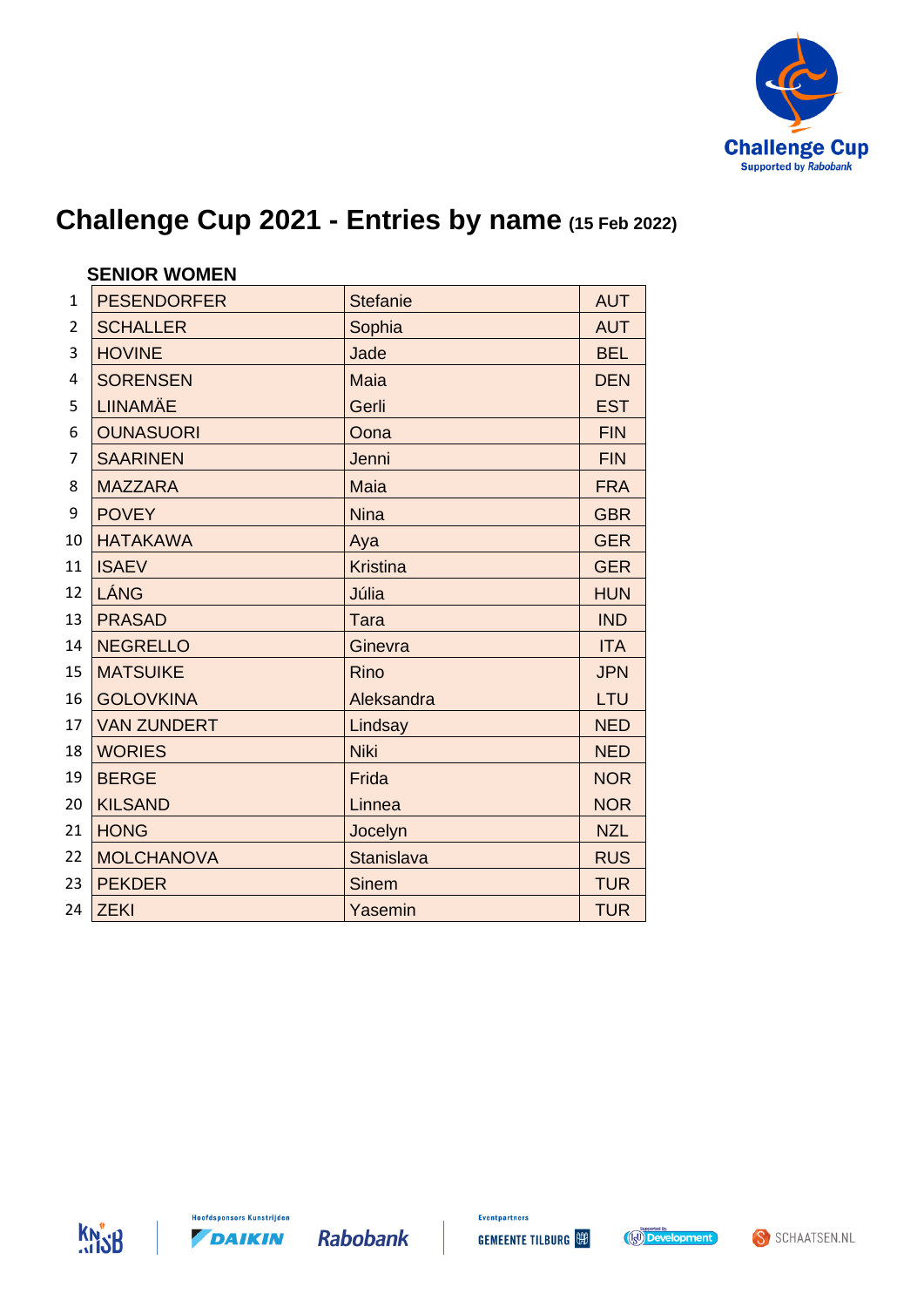

|              | <b>SENIOR MEN</b>   |                       |            |  |  |
|--------------|---------------------|-----------------------|------------|--|--|
| $\mathbf{1}$ | <b>MAIERHOFER</b>   | Luc                   | <b>AUT</b> |  |  |
| 2            | <b>BELOHRADSKY</b>  | <b>Matyas</b>         | <b>CZE</b> |  |  |
| 3            | <b>GUARINO</b>      | <b>Thomas Llorenc</b> | <b>ESP</b> |  |  |
| 4            | <b>VIRTANEN</b>     | Valtter               | <b>FIN</b> |  |  |
| 5            | <b>STAROSTIN</b>    | <b>Nikita</b>         | <b>GER</b> |  |  |
| 6            | <b>BEREI</b>        | Mózes József          | <b>HUN</b> |  |  |
| 7            | <b>VLASENKO</b>     | Aleksandr             | <b>HUN</b> |  |  |
| 8            | <b>GORODNITSKY</b>  | <b>Mark</b>           | <b>ISR</b> |  |  |
| 9            | YAMAMOTO            | Sota                  | <b>JPN</b> |  |  |
| 10           | <b>LEWTON-BRAIN</b> | Davidé                | <b>MON</b> |  |  |
| 11           | <b>WITKOWSKI</b>    | Kornel                | <b>POL</b> |  |  |
| 12           | <b>STEFFEN</b>      | Micha                 | SUI        |  |  |
| 13           | nnb                 |                       | <b>SWE</b> |  |  |
| 14           | nnb                 |                       | <b>SWE</b> |  |  |
| 15           | <b>DEMIRBOGA</b>    | <b>Burak</b>          | <b>TUR</b> |  |  |
| 16           | <b>OKTAR</b>        | Basar                 | <b>TUR</b> |  |  |
| 17           | <b>MAIININ</b>      | Ilia                  | <b>USA</b> |  |  |

#### **SENIOR PAIRS**

| $\mathbf{1}$   | VÄÄNÄNEN / AKULOV            | Milania / Mikhall | <b>FIN</b> |
|----------------|------------------------------|-------------------|------------|
| $\mathcal{L}$  | <b>KOVALEV / KOVALEV</b>     | Camille / Pavel   | <b>FRA</b> |
| 3              | <b>SMART / MATTICK</b>       | Lydia / Harry     | <b>GBR</b> |
| 4              | <b>HOCKE / KUNKEL</b>        | Annika / Robert   | <b>GER</b> |
| 5.             | <b>DANILOVA / TSIBA</b>      | Daria / Michel    | <b>NED</b> |
| 6              | <b>OSIPOVA / EPSTEIN</b>     | Nika / Dmitry     | <b>NED</b> |
| $\overline{7}$ | AKOPOVA / RAKHMANIN          | Karina / Nikita   | <b>RUS</b> |
| 8              | <b>ARTEMEVA / NAZARYCHEV</b> | Yulia / Mikhail   | <b>RUS</b> |
|                |                              |                   |            |

**Please mail to: Organizing Committee Challenge Cup** e-mail: challengecup@knsb.nl







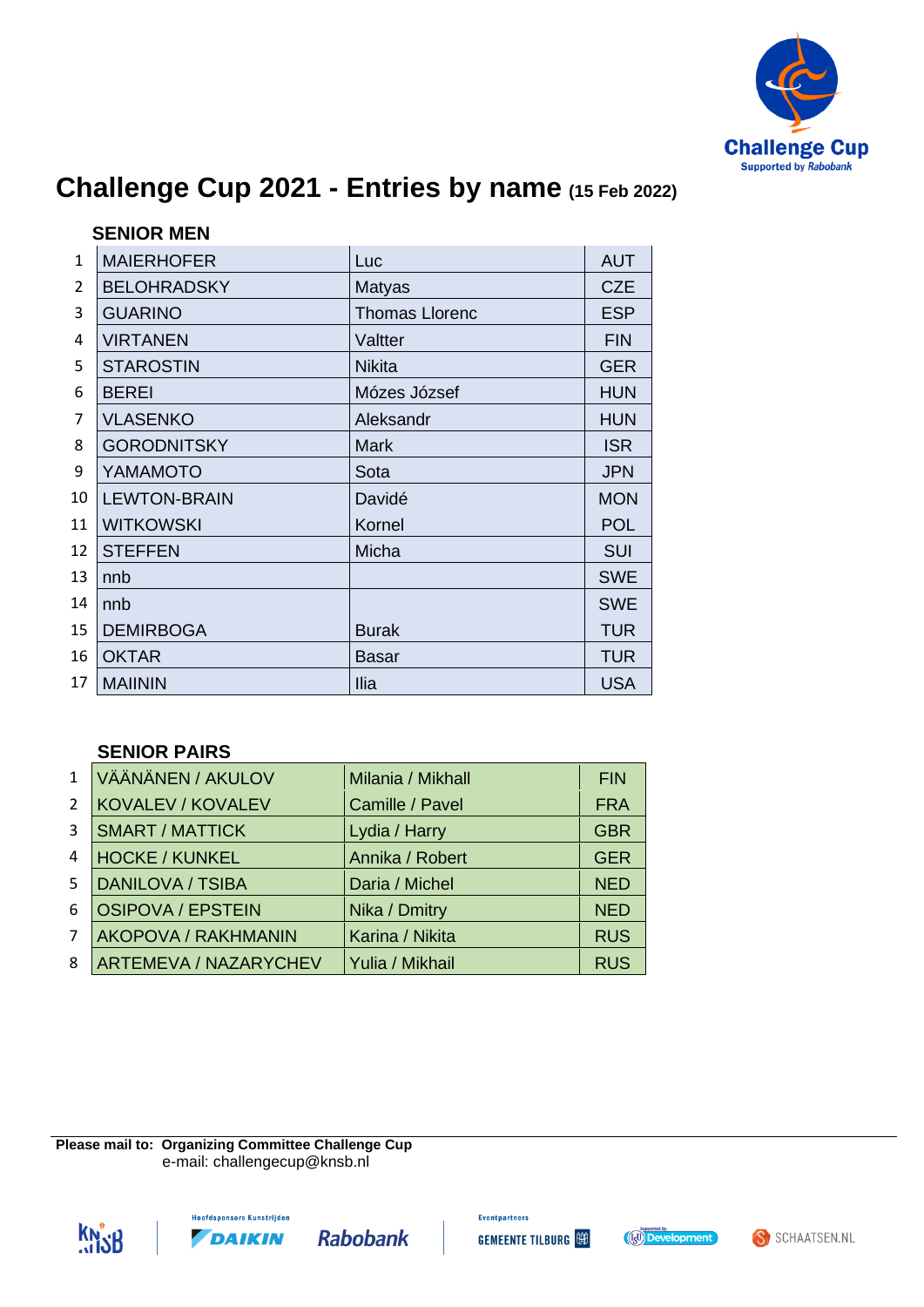

|                | <b>SENIOR ICE DANCE</b>       |                               |            |
|----------------|-------------------------------|-------------------------------|------------|
| $\mathbf{1}$   | <b>SAMERSOVA / OJALA</b>      | Alexandra / Kevin             | <b>EST</b> |
| $\overline{2}$ | <b>ORLHARA / PIRINEN</b>      | Yuka / Juho                   | <b>FIN</b> |
| 3              | <b>LAGOUGE / CAFFA</b>        | Natacha / Arnaud              | <b>FRA</b> |
| 4              | <b>HIRST / CURRY</b>          | Eleanor / Anthony             | <b>GBR</b> |
| 5              | <b>LUPUSOVA / KAZIMOV</b>     | Vitoriia / Asaf               | <b>GER</b> |
| 6              | <b>IGNATEVA / SZEMKO</b>      | Mariia / Danijil Leonyidovics | <b>HUN</b> |
| 7              | <b>MANNI / ROETHLISBERGER</b> | Victoria / Carlo              | <b>ITA</b> |
| 8              | <b>JAKUCS / GALLI</b>         | Hanna / Alessio               | <b>NED</b> |
| 9              | <b>VERHAEGH / VAN GEFFEN</b>  | Chelsea / Sherim              | <b>NED</b> |
| 10             | <b>TESSARI / WALKER</b>       | Jasmine / Stéphane            | <b>SUI</b> |

**Please mail to: Organizing Committee Challenge Cup** e-mail: challengecup@knsb.nl







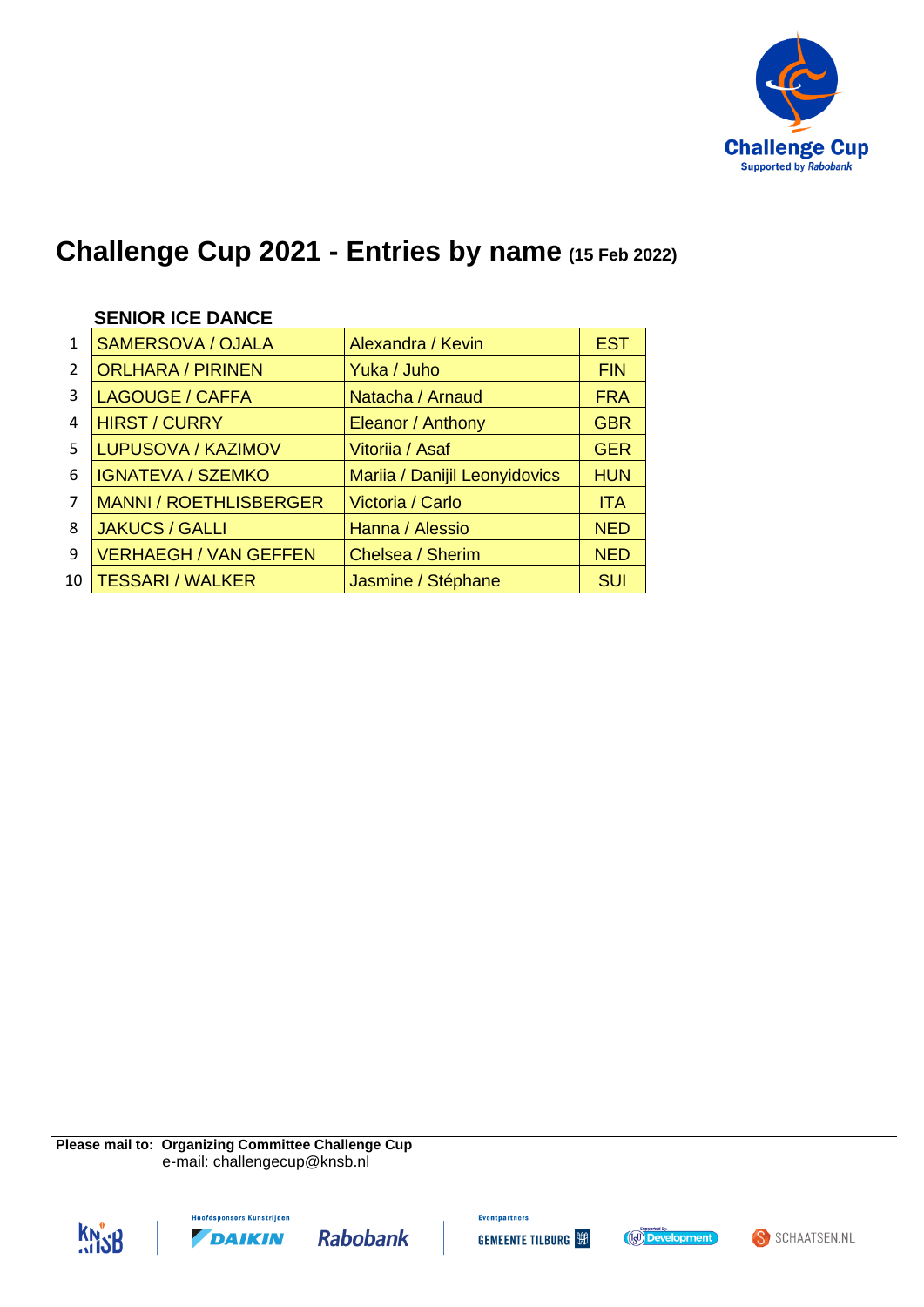

|                | <b>JUNIOR WOMEN</b> |                       |            |
|----------------|---------------------|-----------------------|------------|
| $\mathbf{1}$   | <b>SCHALLER</b>     | <b>Flora Marie</b>    | <b>AUT</b> |
| $\overline{2}$ | <b>PINZARRONE</b>   | <b>Nina</b>           | <b>BEL</b> |
| 3              | <b>MICLETTE</b>     | <b>Justine</b>        | <b>CAN</b> |
| 4              | <b>PEREIRA</b>      | Lia                   | <b>CAN</b> |
| 5              | <b>MILLARES</b>     | <b>Marian Eugenia</b> | <b>ESP</b> |
| 6              | <b>SPRUNG</b>       | Sophie                | <b>FRA</b> |
| 7              | nnb                 |                       | <b>FRA</b> |
| 8              | <b>JUNGMANN</b>     | Ina                   | <b>GER</b> |
| 9              | <b>RAY</b>          | Olesya                | <b>GER</b> |
| 10             | <b>PEZZETTA</b>     | Anna                  | <b>ITA</b> |
| 11             | <b>CHIBA</b>        | Mone                  | <b>JPN</b> |
| 12             | <b>SHIBAYAMA</b>    | Ayumi                 | <b>JPN</b> |
| 13             | <b>HIBON</b>        | Ysaline               | <b>LUX</b> |
| 14             | <b>LIBREGTS</b>     | Lois                  | <b>NED</b> |
| 15             | <b>LOONSTRA</b>     | Dani                  | <b>NED</b> |
| 16             | <b>LUPANOVA</b>     | Lilia                 | <b>NED</b> |
| 17             | <b>SMIT</b>         | Isabella              | <b>NED</b> |
| 18             | <b>VAN DIJK</b>     | Julia                 | <b>NED</b> |
| 19             | <b>VOS</b>          | Jolanda               | <b>NED</b> |
| 20             | <b>RISA GOMEZ</b>   | Mia                   | <b>NOR</b> |
| 21             | <b>PLÜSS</b>        | <b>Elina</b>          | <b>SUI</b> |
| 22             | <b>OZDEMIR</b>      | <b>Anna Denioz</b>    | <b>TUR</b> |
| 23             | <b>LIN-GRACEY</b>   | <b>Elyce</b>          | <b>USA</b> |
| 24             | <b>SHEN</b>         | <b>Katie</b>          | <b>USA</b> |

**Please mail to: Organizing Committee Challenge Cup** e-mail: challengecup@knsb.nl







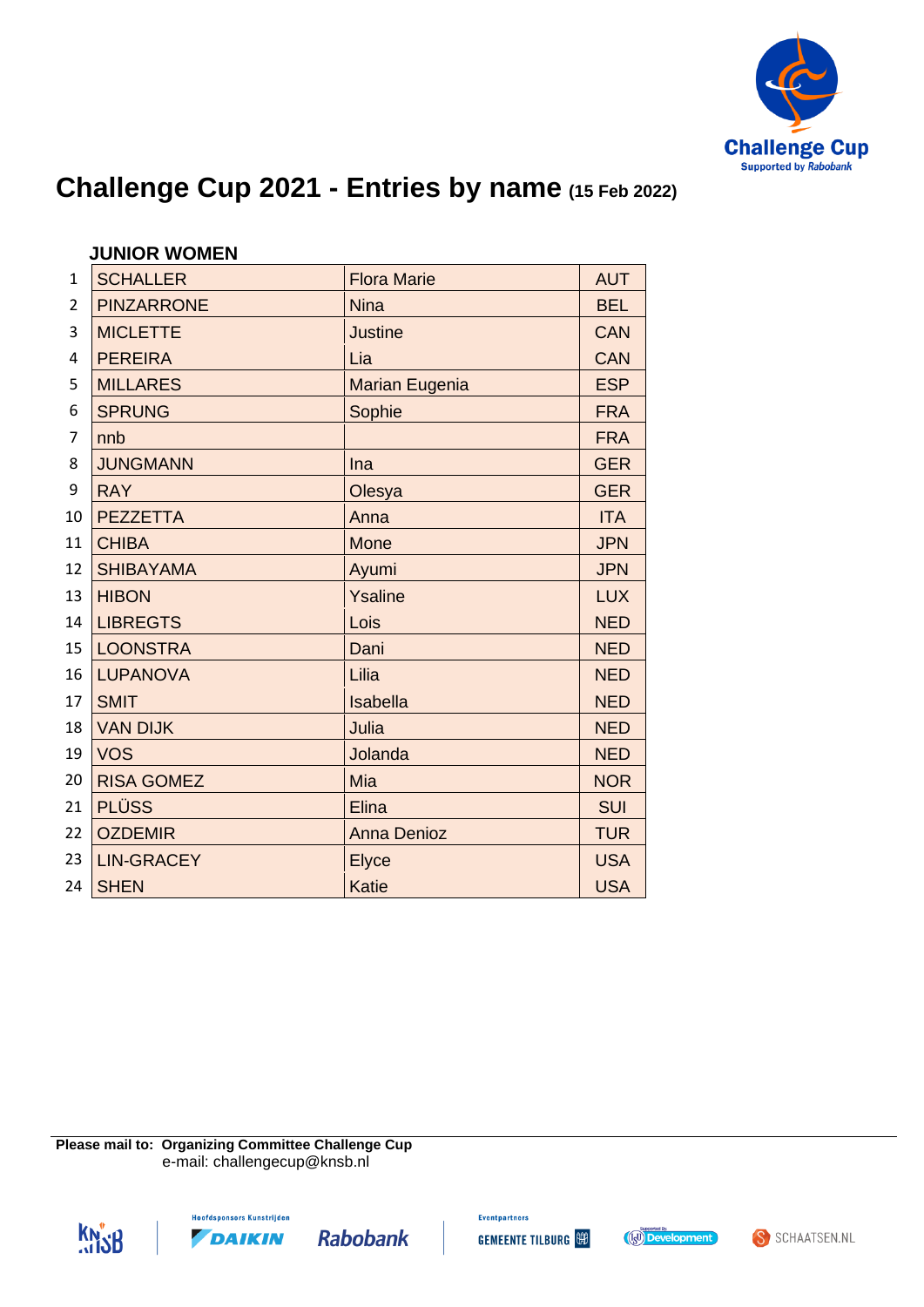

|                | <b>JUNIOR MEN</b> |               |            |
|----------------|-------------------|---------------|------------|
| $\mathbf{1}$   | <b>GARCIA</b>     | Pablo         | <b>ESP</b> |
| $\overline{2}$ | <b>JUUSOLA</b>    | Arttu         | <b>FIN</b> |
| 3              | nnb               |               | <b>FRA</b> |
| 4              | <b>MAI</b>        | Arthur        | <b>GER</b> |
| 5              | <b>WEBER</b>      | <b>Robert</b> | <b>GER</b> |
| 6              | <b>WEISSERT</b>   | Louis         | <b>GER</b> |
| 7              | <b>NAKAMURA</b>   | Shunsuke      | <b>JPN</b> |
| 8              | <b>ROSSI</b>      | <b>Naoki</b>  | <b>SUI</b> |
| 9              | nnb               |               | <b>SWE</b> |
| 10             | <b>GÜNES</b>      | Ali Efe       | <b>TUR</b> |
| 11             | <b>OZKAN</b>      | Alp Eren      | <b>TUR</b> |
| 12             | <b>SHINOHARA</b>  | Tiara         | <b>USA</b> |

#### **JUNIOR PAIRS**

| 1   EHRHARD / PELLEGRIS  | Louise / Matthis      | FRA        |
|--------------------------|-----------------------|------------|
| 2   PAP / KORNIENKO      | Giulia / Grigory      | <b>NED</b> |
| 3   OSOKINA / ANTONYSHEV | Elizaveta / Vladislav | <b>RUS</b> |

**Please mail to: Organizing Committee Challenge Cup** e-mail: challengecup@knsb.nl









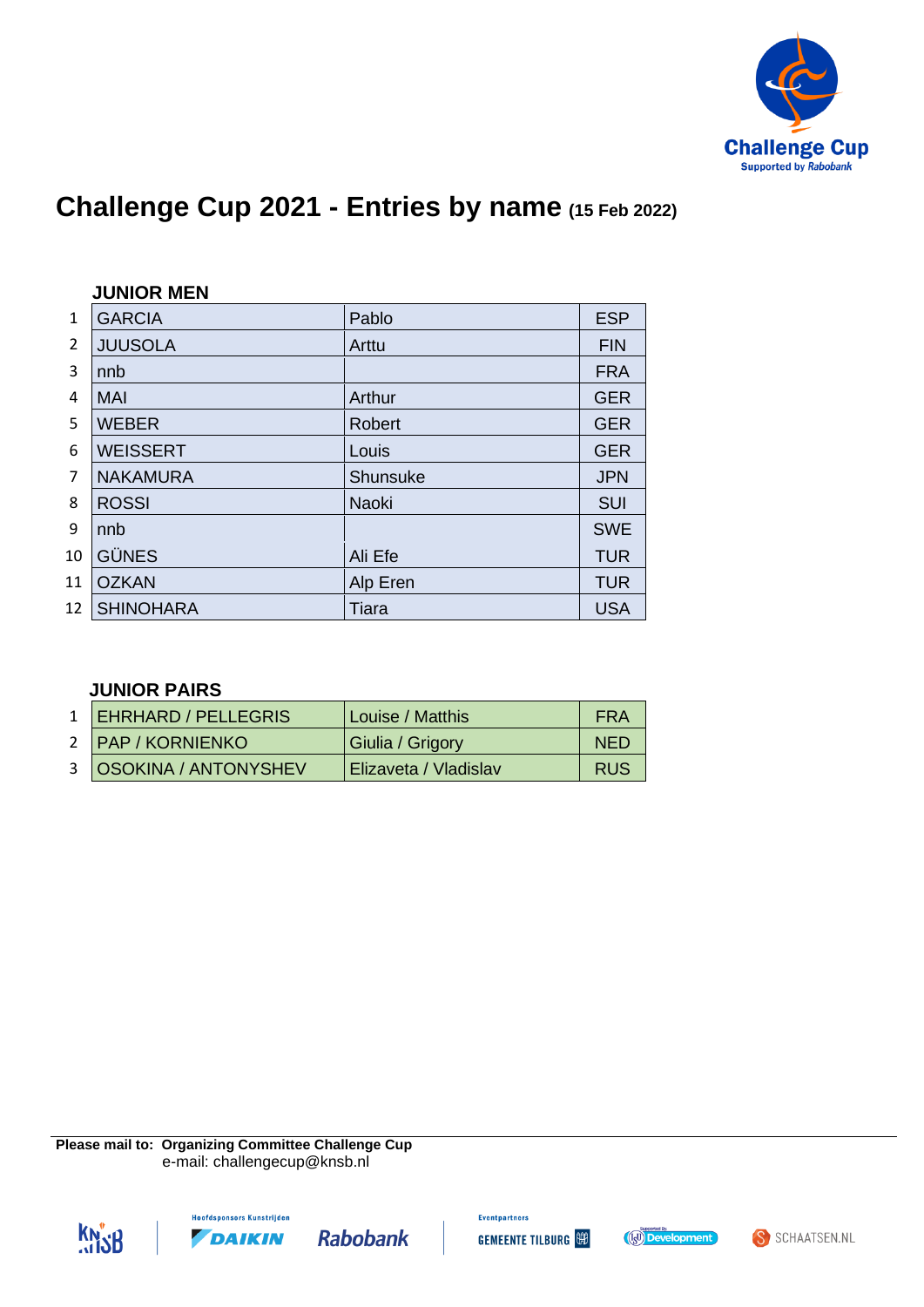

|    | AD YANULD NU YIUL UIILLU     |                     |            |
|----|------------------------------|---------------------|------------|
| 1  | <b>ALENIS</b>                | Joannie             | <b>BEL</b> |
| 2  | <b>VAN STEENBERGHE</b>       | Ilona               | <b>BEL</b> |
| 3  | <b>SCHIAVONE</b>             | <b>Sara</b>         | <b>ESP</b> |
| 4  | <b>SEGUI</b>                 | Adriana             | <b>ESP</b> |
| 5  | <b>SEGUI</b>                 | <b>Noa</b>          | <b>ESP</b> |
| 6  | <b>KALJUVERE</b>             | <b>Maria Eliise</b> | <b>EST</b> |
| 7  | <b>PRANGEL</b>               | Marta Helena        | <b>EST</b> |
| 8  | <b>SPRUNG</b>                | Hannah              | <b>FRA</b> |
| 9  | nnb                          |                     | <b>FRA</b> |
| 10 | nnb                          |                     | <b>FRA</b> |
| 11 | <b>SEVERN</b>                | Alexa               | <b>GBR</b> |
| 12 | <b>EDLER</b>                 | Sofia               | <b>GER</b> |
| 13 | <b>GRABOWSKI</b>             | Julia               | <b>GER</b> |
| 14 | <b>TANDOGAN</b>              | Sasha               | <b>GER</b> |
| 15 | <b>KANKARE</b>               | Elli                | <b>LUX</b> |
| 16 | <b>TOFT</b>                  | Rebecca             | <b>LUX</b> |
| 17 | <b>BOER</b>                  | Josefine            | <b>NED</b> |
| 18 | <b>DELEVAQUE</b>             | Angel               | <b>NED</b> |
| 19 | <b>ENDER</b>                 | Olivia              | <b>NED</b> |
| 20 | <b>HARKEMA</b>               | Roos                | <b>NED</b> |
| 21 | <b>LOONSTRA</b>              | Gabi                | <b>NED</b> |
| 22 | <b>LUIT</b>                  | Sharon              | <b>NED</b> |
| 23 | <b>LURLING</b>               | Anne                | <b>NED</b> |
| 24 | <b>MELLEMA</b>               | Macey               | <b>NED</b> |
| 25 | <b>SOLOUHKIN</b>             | <b>Emilia</b>       | <b>NED</b> |
| 26 | <b>VAN BERGEN BRAVENBOER</b> | Nazomi              | <b>NED</b> |
| 27 | <b>VAN ERP</b>               | <b>Nijne</b>        | <b>NED</b> |
| 28 | <b>WITH</b>                  | Pernille            | <b>NOR</b> |
| 29 | <b>BRANDENBURG</b>           | Anastasia           | <b>SUI</b> |
| 30 | <b>VON FELTEN</b>            | Sophie Joline       | <b>SUI</b> |
| 31 | <b>AKBULUT</b>               | <b>Selin</b>        | <b>TUR</b> |
| 32 | <b>LEE</b>                   | Soho                | <b>USA</b> |
|    |                              |                     |            |

#### **ADVANCED NOVICE GIRLS**

**Please mail to: Organizing Committee Challenge Cup** e-mail: challengecup@knsb.nl